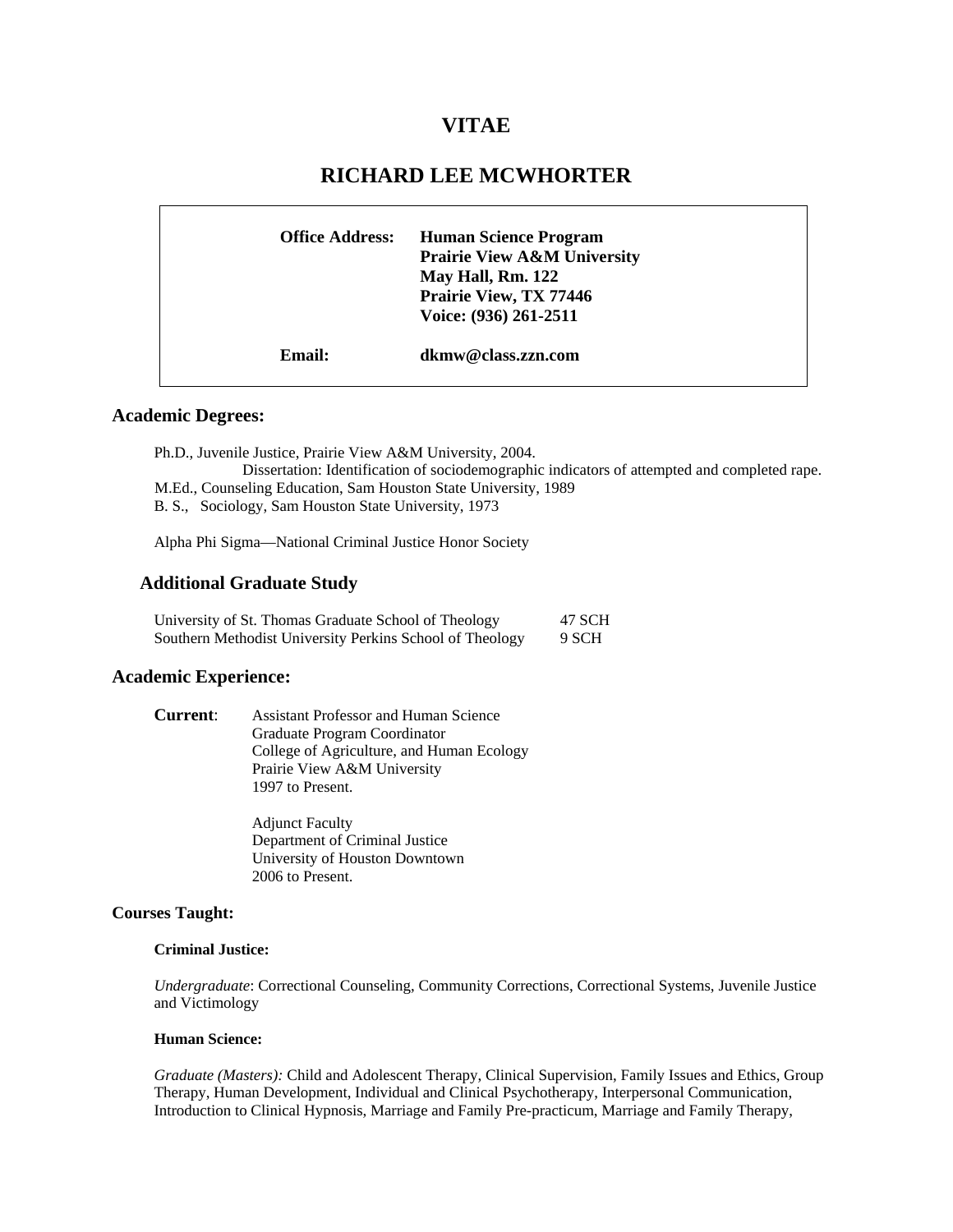Marriage and Family Therapy Practicum I, and Marriage, Family Therapy Practicum II, Mental Health and Psychopathology, Research Problems, Sex Therapy, Special Topics: Victim and Victimization, and Thesis.

*Undergraduate*: Pre-Adolescent/Adolescent Development, Adult Development, Childhood Disorders, Contemporary Families, and Lifespan: Human Development *Graduate course design and adoption.* Individual and Clinical Psychotherapy, Mental Health and Psychopathology, Special Topics: Victims and Victimization, and Marriage and Family Pre-Practicum.

## **Thesis Committees:**

2007 "The effect of childhood neglect on subsequent juvenile and adult behavior"

## **Administrative Experience:**

| Human Science Graduate Program Coordinator<br>2006—Present<br>Coordinating a graduate program of approximately 100 graduate students with self and<br>a.<br>3 part-time adjunct faculty.<br>Proposed an upgrading of curriculum from offering a 36/39 hr. Master's of Human<br>$b_{1}$<br>Science degree to including a 48 hr. Marriage and Family Therapy non-thesis Master's<br>degree and a 51 hr. Marriage and Family Therapy thesis Master's degree.<br>Recommending the deletion of obsolete courses and changing curriculum prefixes to a<br>$c_{\cdot}$<br>more contemporary identification.<br>Recommending a reformulation of the current Thesis course, adding a Thesis II course<br>d.<br>and a Statistics course.<br>Preparing the re-location of the Human Science Graduate program from the Main<br>e. |  |
|-----------------------------------------------------------------------------------------------------------------------------------------------------------------------------------------------------------------------------------------------------------------------------------------------------------------------------------------------------------------------------------------------------------------------------------------------------------------------------------------------------------------------------------------------------------------------------------------------------------------------------------------------------------------------------------------------------------------------------------------------------------------------------------------------------------------------|--|
|                                                                                                                                                                                                                                                                                                                                                                                                                                                                                                                                                                                                                                                                                                                                                                                                                       |  |
|                                                                                                                                                                                                                                                                                                                                                                                                                                                                                                                                                                                                                                                                                                                                                                                                                       |  |
|                                                                                                                                                                                                                                                                                                                                                                                                                                                                                                                                                                                                                                                                                                                                                                                                                       |  |
|                                                                                                                                                                                                                                                                                                                                                                                                                                                                                                                                                                                                                                                                                                                                                                                                                       |  |
|                                                                                                                                                                                                                                                                                                                                                                                                                                                                                                                                                                                                                                                                                                                                                                                                                       |  |
|                                                                                                                                                                                                                                                                                                                                                                                                                                                                                                                                                                                                                                                                                                                                                                                                                       |  |
|                                                                                                                                                                                                                                                                                                                                                                                                                                                                                                                                                                                                                                                                                                                                                                                                                       |  |
|                                                                                                                                                                                                                                                                                                                                                                                                                                                                                                                                                                                                                                                                                                                                                                                                                       |  |
| Campus at Prairie View, Texas to a satellite campus in the Houston Metropolitan Area.                                                                                                                                                                                                                                                                                                                                                                                                                                                                                                                                                                                                                                                                                                                                 |  |

#### **Faculty Committees:**

| Faculty Search Committee: 4 faculty and 1 department head for College of Agriculture, |
|---------------------------------------------------------------------------------------|
|                                                                                       |
|                                                                                       |
| College of Agriculture and Human Ecology Outstanding Faculty Award Development        |
|                                                                                       |

## **Grants & Research:**

2005: Title III Grant- (\$40,000)

- 2006: Proposal: The Effects of Caseworker Characteristics: National Survey of Child and Adolescent Well-Being (NSCAW): HHS-2006-ACF-OPRE-PH-0095 (\$100,000).
- 2006: Title III Grant extension (\$20,000)
- 2008: Title III Grant extension (\$6,000).
- 2008: Project "PAW" (Peers Affirming Wellness) Pals A Campus Wellness Program (pending)

## **Association and Organization Memberships:**

 American Board of Hypnotherapy Academy of Criminal Justice Science Juvenile Justice Southwest Academy of Criminal Justice Science The American Society of Criminology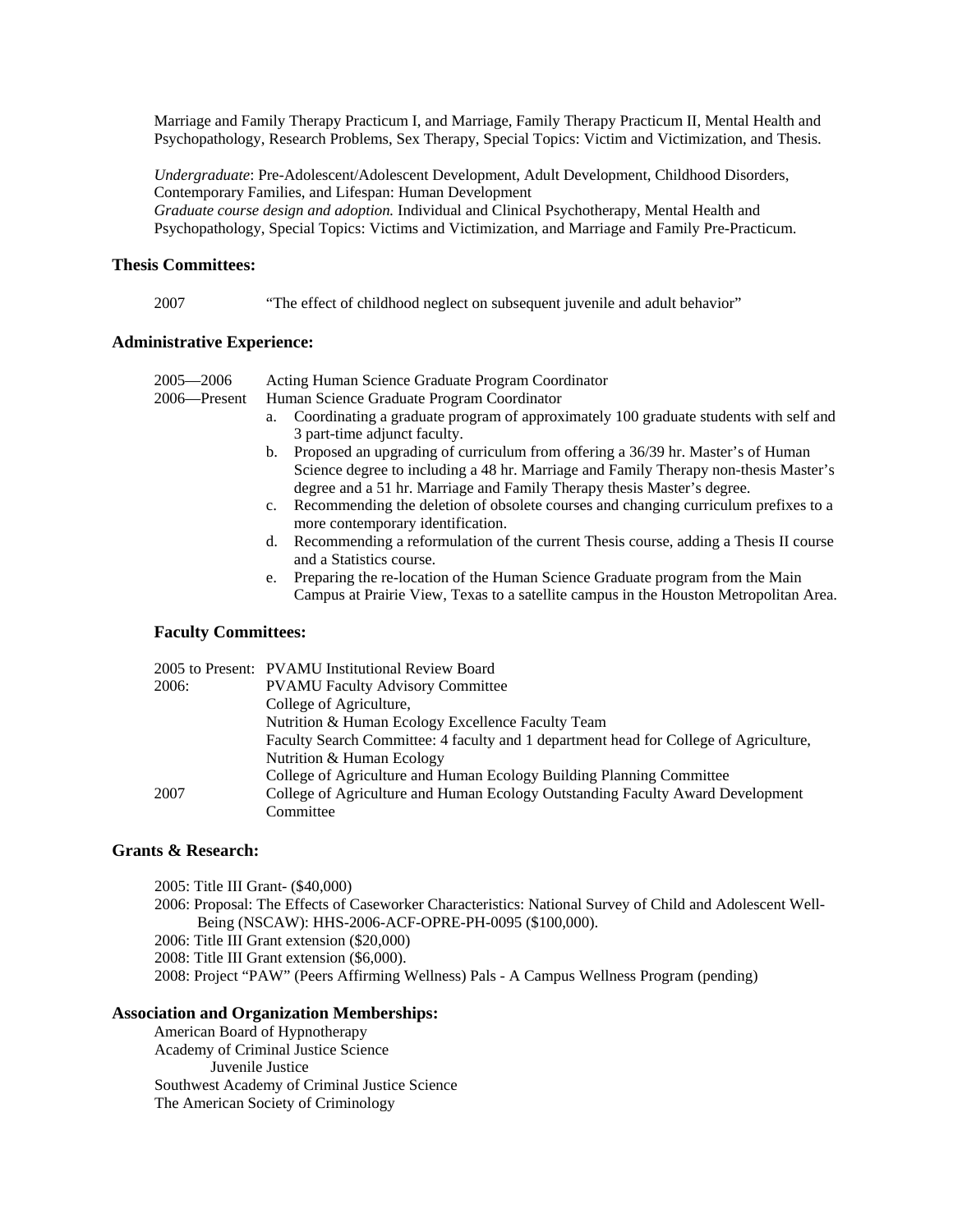## **Bibliography:**

#### **Encyclopedia Entries and Book Reviews:**

- 2002. Book review of *Excluding violent victims from juvenile court: The effectiveness of legislative waiver* by David L. Myers *Criminal Justice Review*, 26:2, pp. 271-272.
- 2002. "James Franklin Short, Jr." *Encyclopedia of juvenile justice*. Marilyn D. McShane and Frank Williams, III (eds.). Newbury Park, CA.: Sage Publishing.
- 2005. "Group therapy." *Encyclopedia of prisons and correctional facilities* (2 Vols.). Bosworth, Mary (ed.). Newbury Park, CA.: Sage Publications.
- 2005. "Individual therapy." *Encyclopedia of prisons and correctional facilities* (2 Vols.). Bosworth, Mary (ed.). Newbury Park, CA.: Sage Publications.
- 2005. "Victims of crime act." *Criminal justice* (3 Vols.). Gerstenfeld, Phyllis (ed.) Pasadena, CA: Salem Press.
- 2006. Book review of *Crime profiles: The anatomy of dangerous persons, places, and situations 3rd Edition* by Miethe, T.D., McCorkle, R.C., & Listwan, S. J. *Journal of Criminal Justice Education,* 17(2), pp. 393-396.
- 2007 "Age, gender, race, and rep: Trends in juvenile offending and victimization." *Youth violence and delinquency interventions (3 vols.)*. Marilyn D. McShane and Frank Williams, III (eds.). Westport, CT: Greenwood/Praeger Publishing.
- 2008 "Victimology" *Forensic Science*. Ayn Embar-Seddon and Allan Pass (eds.). Pasadena, CA: Salem Press.
- Forthcoming Fall 2009. "Hate crimes: Psychological causes and effects." *Salem Health: Psychology and Mental Health*. Tracy Irons-Georges (ed.). Pasadena, CA: Salem Press.
- Forthcoming Fall 2009. "Punishment." *Salem Health: Psychology and Mental Health*. Tracy Irons-Georges (ed.). Pasadena, CA: Salem Press.
- Forthcoming Fall 2009. "Terrorism: Psychological causes and effects." *Salem Health: Psychology and Mental Health*. Tracy Irons-Georges (ed.). Pasadena, CA: Salem Press.
- Forthcoming Fall 2010. "Lynchings and Other Hate Crimes." *The forties in America.* R. Kent Rasmussen (ed.). Pasadena, CA: Salem Press.

#### **Custom Publications:**

- 2005. McWhorter, R. (compiled). *Boundaries 2005: Readings in deviance, crime and criminal justice.* New York, NY: Pearson Custom Publishing.
- 2009. McWhorter, R. (compiled). *Boundaries 2009: Readings in deviance, crime and criminal justice.* New York, NY: Pearson Custom Publishing.

#### **Papers Presented and Participation at Scholarly Meetings:**

- 2001. "Teaching James F. Short: Examining theory through biography in the classroom." Annual Meeting of the Southwestern Association of Criminal Justice, San Antonio, TX.
- 2002. "Revisiting the role of the victim in coursework." Southwester Association of Criminal Justice Annual Conference, San Antonio, TX.
- 2003. Panel Chair/Discussant: "Is there life after tenure? Plotting a career in Criminal Justice education." Southwestern Association of Criminal Justice Annual Conference, Houston, TX.
- 2004. Chair/Discussant: Southwestern Association of Criminal Justice Annual Conference, Houston, TX.
- 2005. "Rape: The hidden crime." Southwestern Association of Criminal Justice Annual Conference, Oklahoma City, OK.
- 2006. Chair/Discussant: Southwestern Association of Criminal Justice Annual Conference, Houston, TX.
- 2007. "Crime at six: Media coverage of crime." Southwestern Association of Criminal Justice Annual Conference, Corpus Christi, TX.